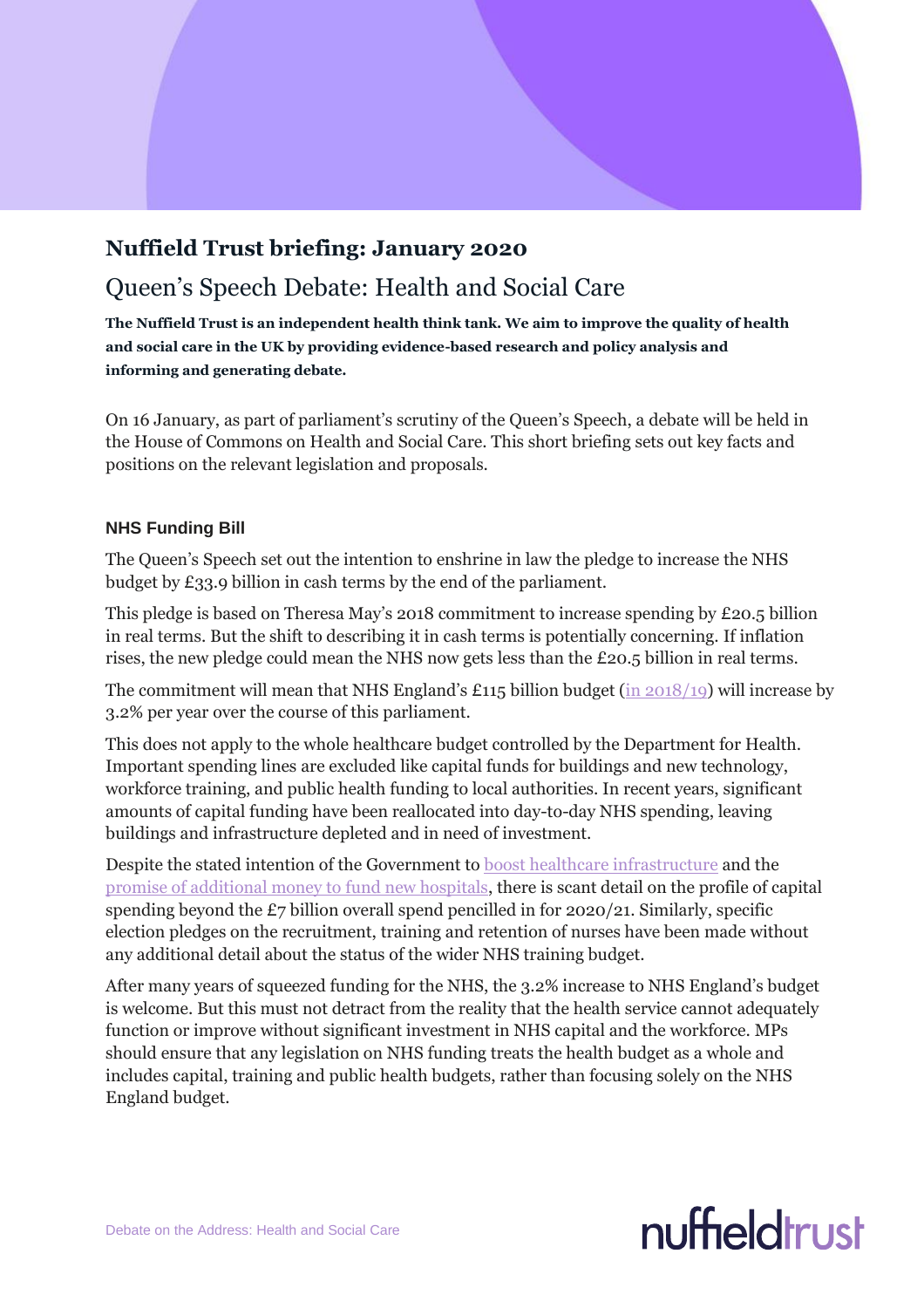## **NHS Long Term Plan Bill**

This Bill aims to provide a legal footing to the ways in which the English NHS has been moving to cooperate more, in the face of the existing 2012 Act which promotes competition in the service. Based on detailed [proposals](https://www.england.nhs.uk/publication/nhs-england-and-nhs-improvement-board-meetings-in-common-agenda-and-papers-26-september-2019/) from the board of NHS England, it removes some duties to put services out to market, and also introduces more powers over NHS trusts.

The proposals on cooperation are designed to allow NHS trusts, and the "clinical commissioning groups" who give out money locally, to pool their powers into large committees called "[integrated](https://www.england.nhs.uk/integratedcare/integrated-care-systems/) care systems" covering about 1 million people each. The logic is to make the NHS share responsibility locally, so that trusts, GPs and councils help each other move patients smoothly through the system and keep them well. The light touch nature of the changes is designed to avoid another wasteful reorganisation.

While this has obvious advantages, we see a risk that it will lead to inward looking monopolies in some places with nobody holding services to account - or stronger centralisation as the NHS hierarchy tries to stop this. Because ICSs will not actually have a legal existence, there is also a risk that trusts and other NHS bodies will simply refuse to play ball if the ICS decides something that clashes with their own financial responsibilities, bringing progress to a halt.

A proposal to give the NHS hierarchy the ability to block investment by Foundation Trusts, which run most hospitals in England, has been scaled back but is still concerning. These trusts currently have the right to save up and spend as much as they see fit on buildings and equipment, which has helped motivate their staff to deliver efficiencies.

However, with national capital spending limits having been held down, trust spending threatens to cause the Department for Health and Social Care to illegally breach its national limit, causing the centre to now seek more control. There is a risk that this breaks the promises of foundation trust leaders to their staff and patients, and blocks progress on investment schemes that have long been planned.

### **Medicines and Medical Devices Bill**

This Bill will set out less restrictive rules for some trials of new drugs, something that is likely to mean diverging from EU rules. It will be important to make sure the UK remains a good place for the medicines industry after Brexit.

However, this divergence is not what many key [industry](https://www.abpi.org.uk/media/5961/brexit-impact-patient-access-medicines-medical-technology.pdf) and [scientific](https://wellcome.ac.uk/reports/regulation-clinical-trials-brexit-and-beyond) bodies want, because it will mean they lose access to a new streamlined system coming in across the European Union. Leaving the single market for medicines more widely may increase costs to the NHS by [several](https://www.nuffieldtrust.org.uk/news-item/binning-the-brexit-backstop-the-impact-on-the-nhs#terms-of-trade) [hundred](https://www.nuffieldtrust.org.uk/news-item/binning-the-brexit-backstop-the-impact-on-the-nhs#terms-of-trade) million pounds each year because companies will have to pay for extra checks, paperwork, processes, and employees.

### **Social care**

The social care system in England is in urgent need of reform. Many individuals are struggling to pay for their care, and the number of people needing support is rising. The social care workforce is undervalued, underpaid, and insufficient, and many care homes and other providers are on the edge of bankruptcy.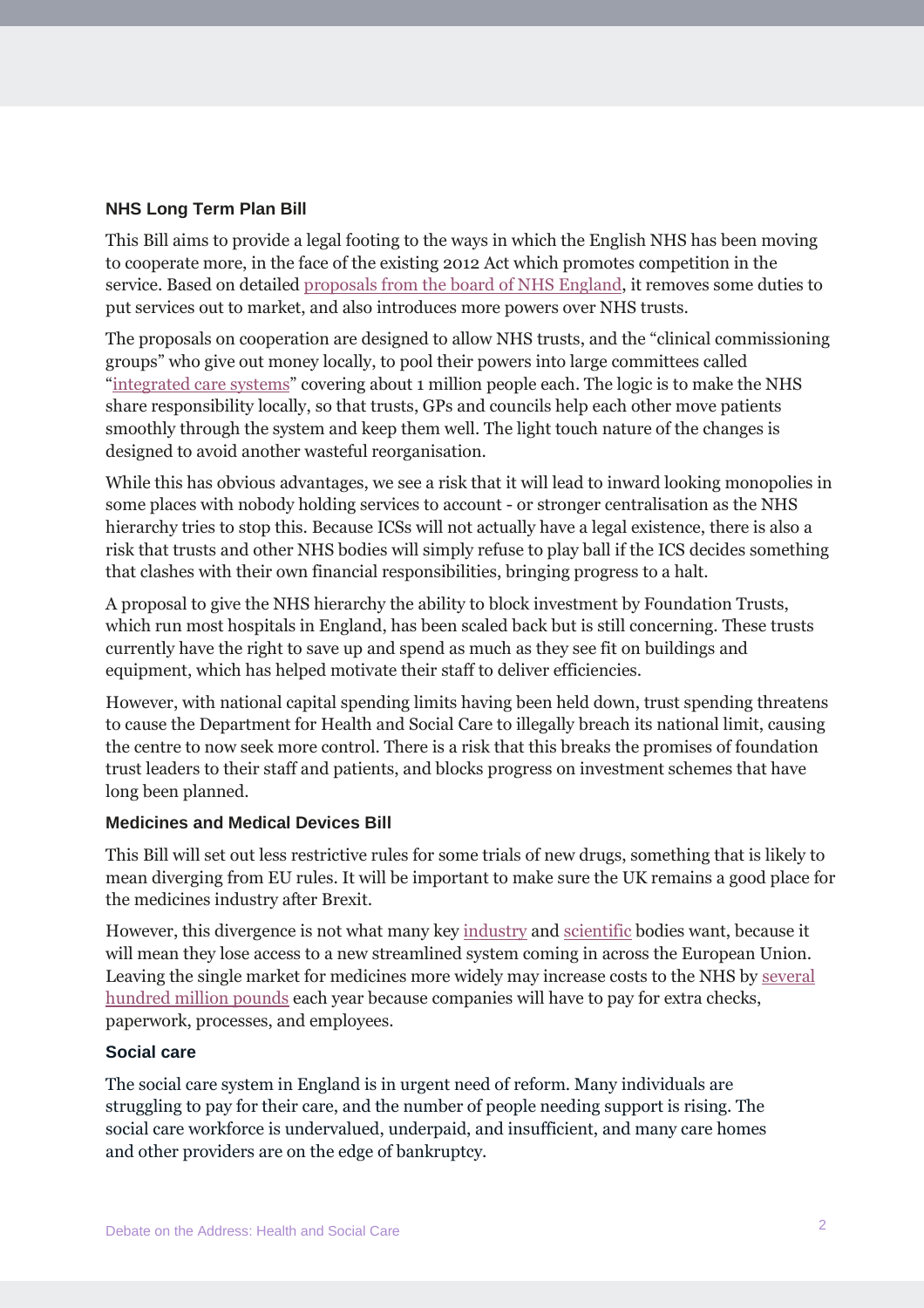The Government committed in the [Queen's Speech](https://researchbriefings.parliament.uk/ResearchBriefing/Summary/CDP-2020-0001) to finding a cross-party consensus for long-term reform, as well as promising to protect individuals from selling their own home to pay for care. This follows multiple delays by the previous Government to publish a [social](https://researchbriefings.parliament.uk/ResearchBriefing/Summary/CBP-8002)  [care Green Paper,](https://researchbriefings.parliament.uk/ResearchBriefing/Summary/CBP-8002) initially promised in 2017.

The extra funding of £1 billion per year pledged to prop up the existing system is unlikely to match rising demand. A long-term funding reform will be crucial, and will need to be [fairer and easier to understand.](https://www.nuffieldtrust.org.uk/chart/social-care-funding-options) It will need to protect all individuals (not just homeowners) and provide stable and reliable funding for care providers. Beyond this, it needs to be a system that the public can understand and support so that reforms have staying power.

Systems that could meet these tests include offering packages of free care to people in need funded by general taxation, or a compulsory national insurance scheme like they have in Germany and Japan.

### **About the Nuffield Trust**

The Nuffield Trust is an impartial think tank funded mostly by our own endowment. We are entirely separate from other organisations bearing the Nuffield name.

Areas of particular interest to us include NHS funding, the healthcare workforce, social care, Brexit and the NHS and healthcare in remote, rural or isolated areas.

Further information is available via our website at [www.nuffieldtrust.org.uk](http://www.nuffieldtrust.org.uk/)